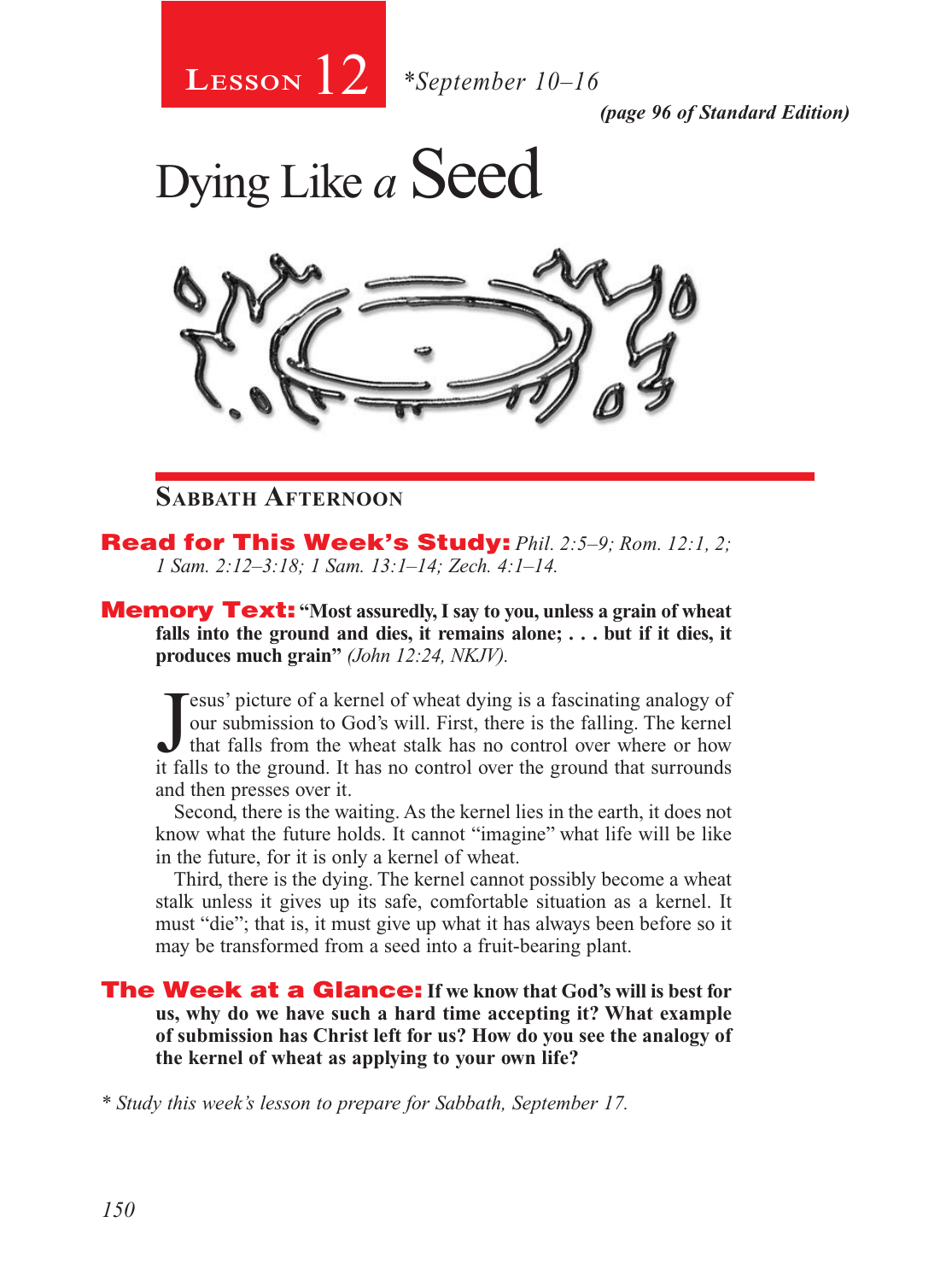# **Submission for Service**

Read **Philippians 2:5–9. What important message is there for us in these verses?**

Contemporary culture urges us all to demand and assert our rights. And all this is good and often is the way it should be. But as with Jesus, the will of God may be for us to give up our rights freely in order to serve the Father in ways that will make an eternal impact for God's kingdom. This process of giving them up may be difficult and uncomfortable, creating the conditions of a crucible.

\_\_\_\_\_\_\_\_\_\_\_\_\_\_\_\_\_\_\_\_\_\_\_\_\_\_\_\_\_\_\_\_\_\_\_\_\_\_\_\_\_\_\_\_\_\_\_\_\_\_\_\_

\_\_\_\_\_\_\_\_\_\_\_\_\_\_\_\_\_\_\_\_\_\_\_\_\_\_\_\_\_\_\_\_\_\_\_\_\_\_\_\_\_\_\_\_\_\_\_\_\_\_\_\_

Look at how Jesus did this *(Phil. 2:5–8).* These verses describe three steps that Jesus took in submitting Himself to the Father's will. And at the beginning, Paul alarmingly reminds us: "Have the same mindset as Christ Jesus" *(Phil. 2:5, NIV).*

In order to be in a position to save us, Jesus gave up His equality with the Father and moved to earth in the form and limitations of a human being *(Phil. 2:6, 7, NIV).*

Jesus did not come as a great and glorious human being, but as a servant of other human beings *(Phil. 2:7, NIV).*

As a human servant, Jesus did not live a peaceful and long life but became "obedient to death." He did not even die in a noble and glorious manner. No, He was "obedient to death—even death on a cross!" *(Phil. 2:8, NIV).*

In what areas of life is this example of Jesus a model for us? If rights **and equality are good and should be protected, how would you explain the logic of sometimes needing to give them up? Now read Philippians 2:9. In what way does this verse help us to understand the logic of submission to the Father's will?**

**Pray for wisdom from the Holy Spirit, asking, "What rights am I holding on to right now that actually might be a barrier to submitting to Jesus' will in serving my family, my church, and those around me? To what extent am I willing to endure discomfort to serve others more effectively?**

\_\_\_\_\_\_\_\_\_\_\_\_\_\_\_\_\_\_\_\_\_\_\_\_\_\_\_\_\_\_\_\_\_\_\_\_\_\_\_\_\_\_\_\_\_\_\_\_\_\_\_\_

\_\_\_\_\_\_\_\_\_\_\_\_\_\_\_\_\_\_\_\_\_\_\_\_\_\_\_\_\_\_\_\_\_\_\_\_\_\_\_\_\_\_\_\_\_\_\_\_\_\_\_\_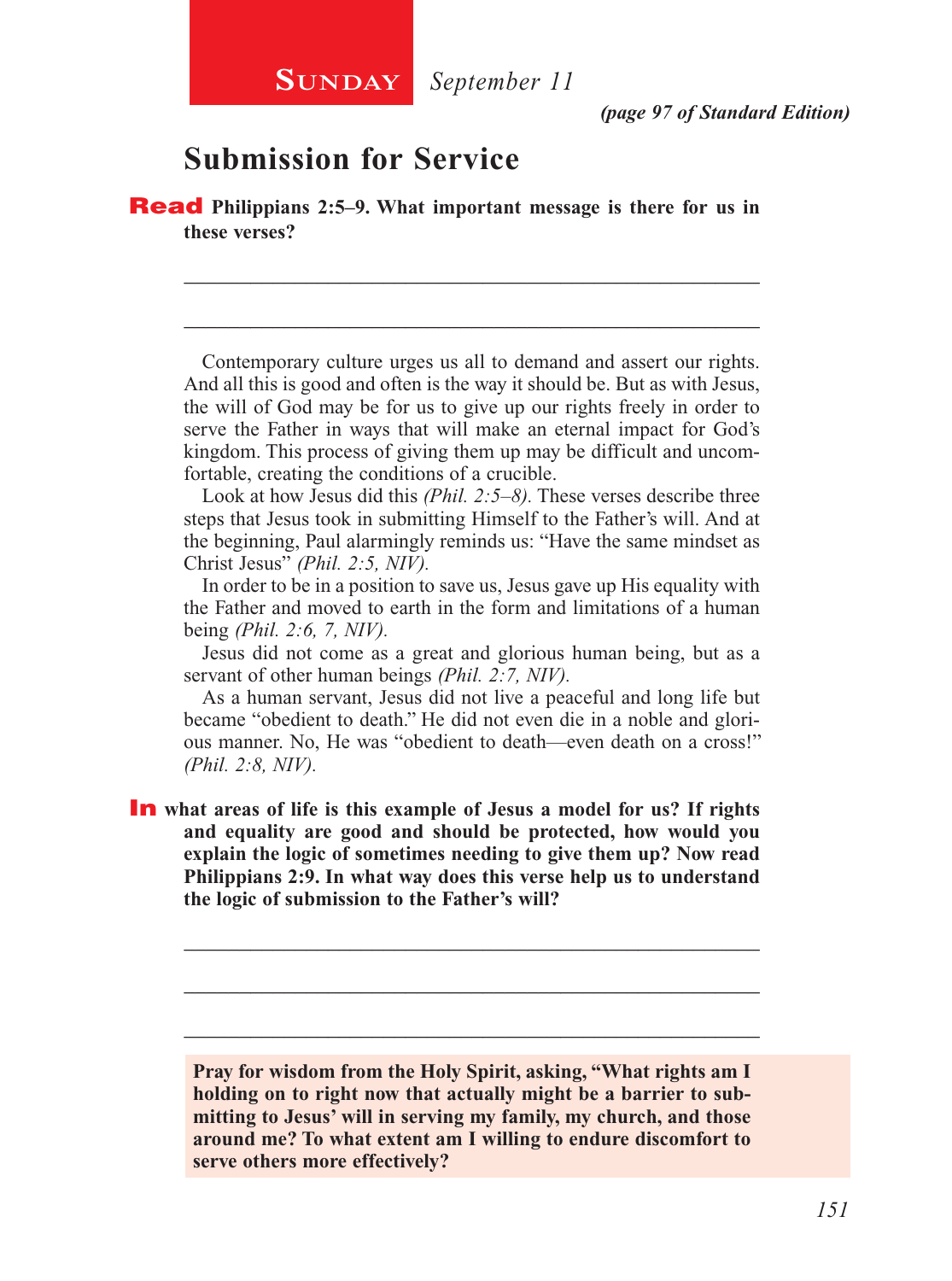*(page 98 of Standard Edition)*

# **Dying Comes Before Knowing God's Will**

Many Christians sincerely seek to know God's will for their lives. "If only I could know God's will for my life, I would sacrifice everything for Him." But even after promising this to God, we still may be confused about what His will is. The reason for this confusion may be found in Romans 12:1, 2. Paul is describing how we can know God's will, and he makes an important point: if you want to know what God's will is, you have to sacrifice first!

Read Romans 12:1, 2. Paul writes that we will be able to "test and approve what God's will is" *(Rom. 12:2, NIV)* when the following things happen:

1. We have a true understanding of "God's mercy" for us *(Rom. 12:1, NIV).*

2. We offer ourselves as living sacrifices to God *(Rom. 12:1)*.

3. Our minds are renewed *(Rom. 12:2)*.

It is only the renewed mind that truly can understand God's will. But this renewal hinges on our death to self first. It was not enough that Christ simply suffered for us—He had to die.

\_\_\_\_\_\_\_\_\_\_\_\_\_\_\_\_\_\_\_\_\_\_\_\_\_\_\_\_\_\_\_\_\_\_\_\_\_\_\_\_\_\_\_\_\_\_\_\_\_\_\_\_

\_\_\_\_\_\_\_\_\_\_\_\_\_\_\_\_\_\_\_\_\_\_\_\_\_\_\_\_\_\_\_\_\_\_\_\_\_\_\_\_\_\_\_\_\_\_\_\_\_\_\_\_

\_\_\_\_\_\_\_\_\_\_\_\_\_\_\_\_\_\_\_\_\_\_\_\_\_\_\_\_\_\_\_\_\_\_\_\_\_\_\_\_\_\_\_\_\_\_\_\_\_\_\_\_

**Ask** the Holy Spirit to show you any areas in which you are not com**pletely "dead." What things does the Holy Spirit need you to give up in order for you to become a "living sacrifice" for God?** 

When areas of our lives are not completely dead to self, God permits crucibles to bring them to our attention. However, our suffering not only helps us confront our sin—but it also gives us an insight into Jesus' giving Himself up for us. Elisabeth Elliot writes, "The surrender of our heart's deepest longing is perhaps as close as we come to an understanding of the cross. . . . Our own experience of crucifixion, though immeasurably less than our Savior's, nonetheless furnishes us with a chance to begin to know Him in the fellowship of His sufferings. In every form of our own suffering, He calls us to that fellowship."—*Quest for Love*  (Grand Rapids, MI: Fleming H. Revell, 1996), p. 182.

**Read and pray over Romans 12:1, 2. Think about the things you need to give up in order to become a sacrifice. How does this help you to understand the sufferings Jesus faced for you on the cross? How can this knowledge help you enter into fellowship with Jesus and His sufferings?**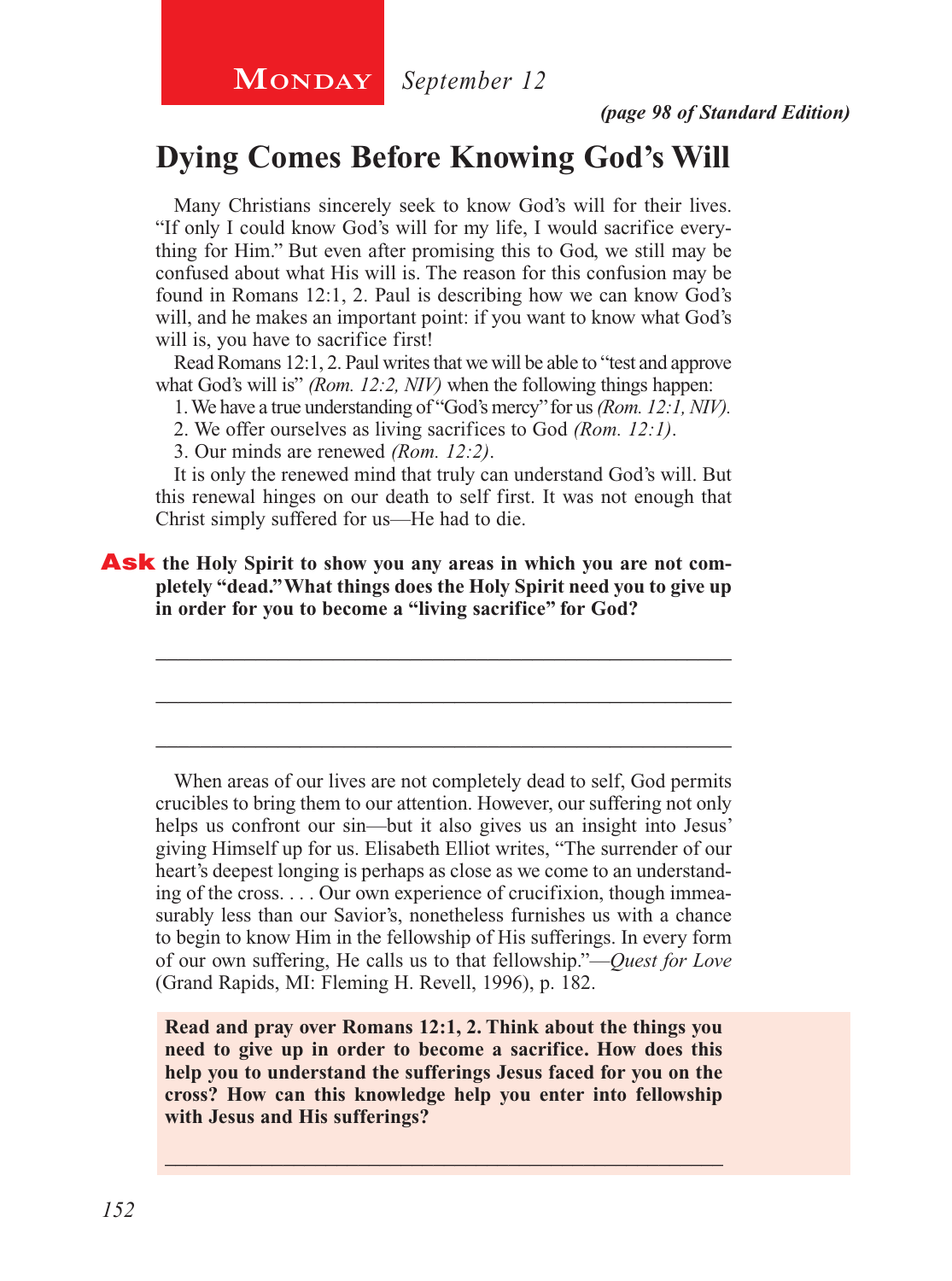# **Willingness to Listen**

"The LORD came and stood there, calling as at the other times, **'Samuel! Samuel!' Then Samuel said, 'Speak, for your servant is listening' "** *(1 Sam. 3:10, NIV)*.

Have you ever heard that still, small voice of the Holy Spirit but ignored it? Consequently, everything went wrong, and you thought to yourself later, *Oh no, why didn't I listen?*

First Samuel describes the story of an old man and his two wicked sons who didn't listen to the Lord and a little boy who did. Though there were strong warnings from God, those who needed to change their course didn't.

\_\_\_\_\_\_\_\_\_\_\_\_\_\_\_\_\_\_\_\_\_\_\_\_\_\_\_\_\_\_\_\_\_\_\_\_\_\_\_\_\_\_\_\_\_\_\_\_\_\_\_\_

\_\_\_\_\_\_\_\_\_\_\_\_\_\_\_\_\_\_\_\_\_\_\_\_\_\_\_\_\_\_\_\_\_\_\_\_\_\_\_\_\_\_\_\_\_\_\_\_\_\_\_\_

\_\_\_\_\_\_\_\_\_\_\_\_\_\_\_\_\_\_\_\_\_\_\_\_\_\_\_\_\_\_\_\_\_\_\_\_\_\_\_\_\_\_\_\_\_\_\_\_\_\_\_\_

### **Read** their story in 1 Samuel 2:12–3:18. What contrast is made appar**ent here between those who listen to God and those who don't?**

Eli's sons had other things on their minds than the things of God. And even when Eli, after hearing what God wanted, spoke to his sons, he didn't seem to do anything else. And his sons were obviously not ready to submit the details of their lives to God's will. What a contrast to the young Samuel!

Preacher Charles Stanley describes how essential it is to cultivate openness to God's voice in what he calls "shifting into neutral." He says: "The Holy Spirit . . . does not speak for the sake of passing along information. He speaks to get a response. And He knows when our agenda has such a large slice of our attention that it is a waste of time to suggest anything to the contrary. When that is the case, He is often silent. He waits for us to become neutral enough to hear and eventually obey."—*The Wonderful Spirit-Filled Life* (Nashville, TN: Thomas Nelson Publishers, 1992), pp. 179, 180.

**What do you think Stanley means by becoming "neutral enough"? When you think about your openness to God, what things often prevent you from being "neutral enough to hear and eventually obey"? What do you need to do in your life to cultivate openness to God's voice and a decisiveness to be obedient to His direction?**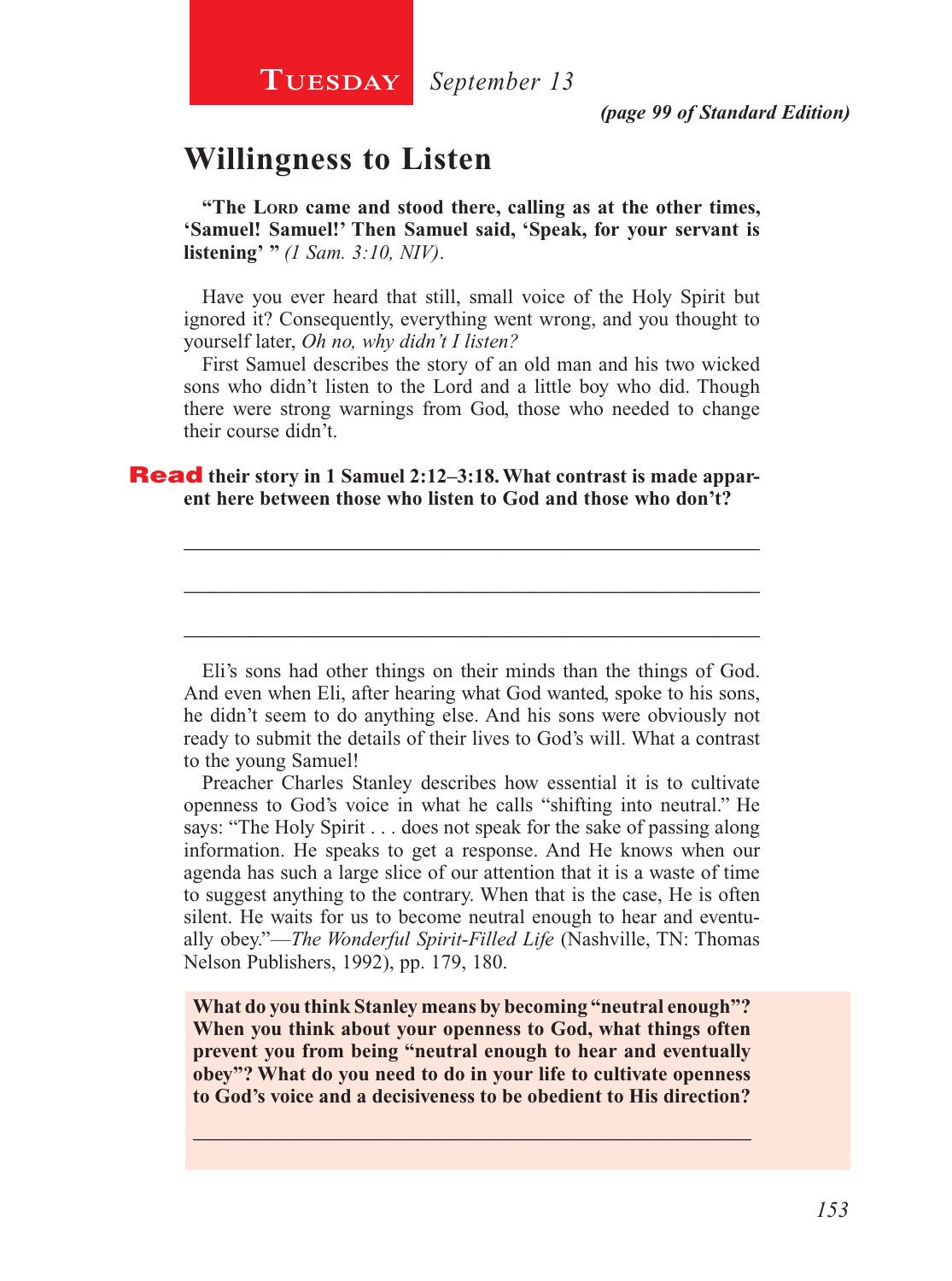**Wednesday**

*September 14*

# **Self-Reliance**

When Eve sinned in the Garden of Eden, it wasn't simply because she doubted God's word. At the heart of the problem was her belief that she had enough wisdom to decide for herself what was good and right. She trusted her own judgment. When we rely on our own judgment as opposed to trusting God's Word, we open ourselves up to all sorts of problems.

The story of Saul describes his steps to self-reliance and the tragedy that so quickly follows. Samuel anointed Saul as God's king *(1 Sam. 10:1).* Then he gave Saul specific instructions *(1 Sam. 10:8)*, but Saul disobeyed.

\_\_\_\_\_\_\_\_\_\_\_\_\_\_\_\_\_\_\_\_\_\_\_\_\_\_\_\_\_\_\_\_\_\_\_\_\_\_\_\_\_\_\_\_\_\_\_\_\_\_\_\_

\_\_\_\_\_\_\_\_\_\_\_\_\_\_\_\_\_\_\_\_\_\_\_\_\_\_\_\_\_\_\_\_\_\_\_\_\_\_\_\_\_\_\_\_\_\_\_\_\_\_\_\_

\_\_\_\_\_\_\_\_\_\_\_\_\_\_\_\_\_\_\_\_\_\_\_\_\_\_\_\_\_\_\_\_\_\_\_\_\_\_\_\_\_\_\_\_\_\_\_\_\_\_\_\_

### Read **the next part of the story in 1 Samuel 13:1–14. What did Saul do that led to his own downfall?**

There are three steps that led Saul down the road to self-reliance so soon after having been made king. The problem is that none of the steps were that bad in themselves. Yet, they contained the seeds of tragedy because they were each taken independently of God. Notice the order in which Saul's fall occurred.

1. Saul said, "I saw" *(NIV)*—the scattering of his troops and Samuel's absence *(1 Sam. 13:11)*. Saul was under pressure, and he evaluated with his own eyes what was happening.

2. Saul moved from "I saw" to "I said"—that the Philistines would conquer them *(1 Sam. 13:12, NKJV).* What he saw with his own eyes shaped what he said, or surmised, about the situation.

3. Saul moved from "I said" to "I felt"—compelled to offer sacrifice *(1 Sam. 13:12, NKJV).* What Saul thought now shaped his feelings.

All of us have done this: we rely on our own human eyesight, which leads us to rely on our own human thinking, which leads us to rely on our own human feelings. And then we act on these feelings.

**Why do you think it was so easy for Saul to follow his own judgment, even though he had God's clear instructions still ringing in his ears? If we know that we are so fragile and have such imperfect knowledge, why do we still try to rely on ourselves? What can we do to learn to trust in the Lord's commands more than trusting in ourselves?**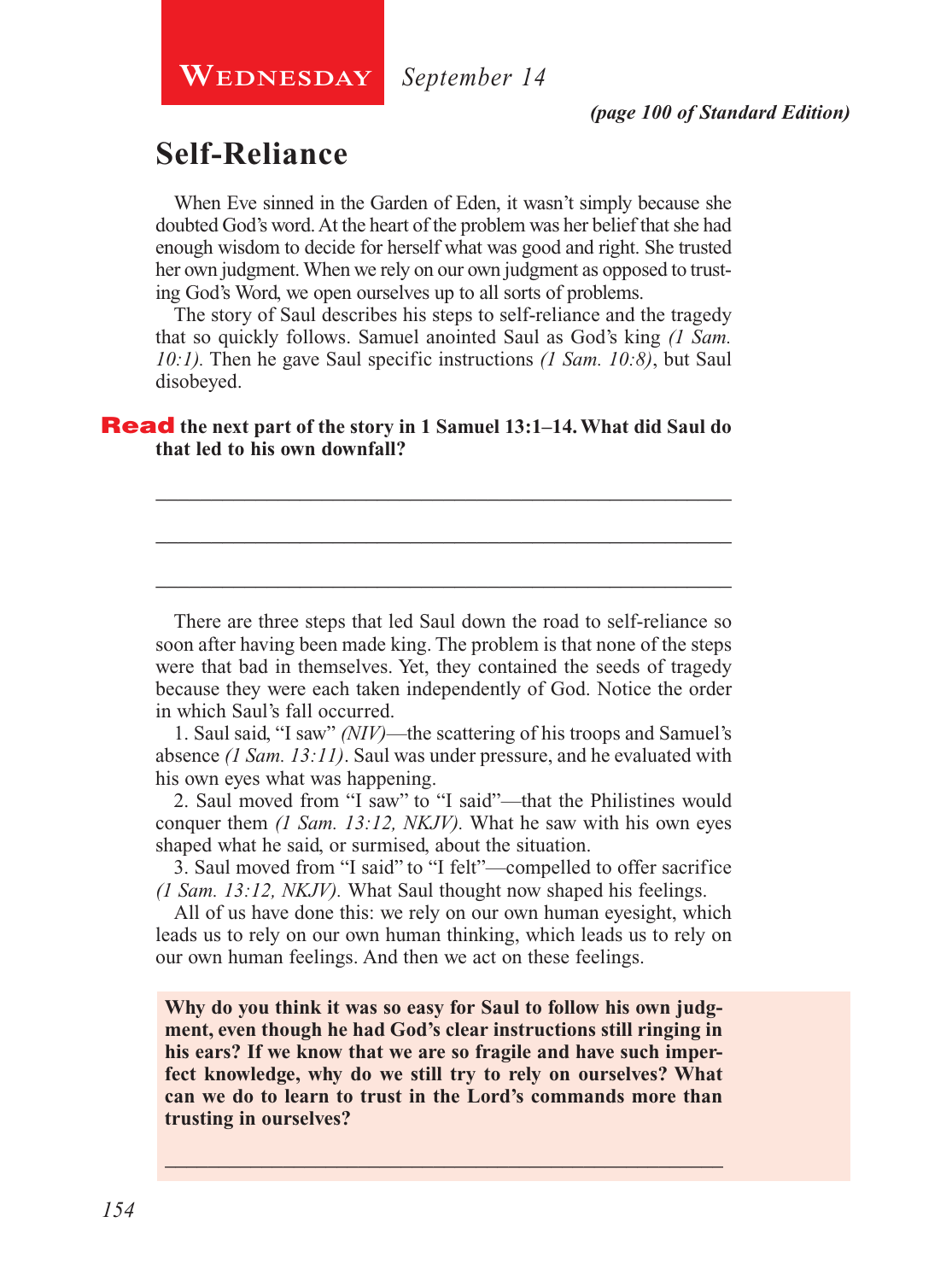### **Thursday** *September 15*

# **Substitutes**

As we saw yesterday, submission to God's will can be undermined as we rely on our own strength. It also is possible to rely on other substitutes for God. When some people feel depressed, they go shopping for something to make them happy. When some feel inadequate, they pursue fame. When others have difficulties with their spouse, they look for someone else to give them intimacy and excitement.

Many of the things we use can relieve the pressure, but they do not necessarily solve the problem or teach us how to handle the situation better the next time. Only supernatural help from God can do that. The problem is that many times we depend on substitutes for God rather than on God Himself.

Here are three substitutes that we may use instead of God:

1. We use human logic or past experience when we need fresh divine revelation.

2. We block problems from our minds when we need divine solutions.

3. We escape reality and avoid God when we need communion with Him for divine power.

Zechariah helps us to focus on what really matters when we are tempted to use substitutes. After many years away, the exiles had finally returned from Babylon and immediately began to rebuild the temple. But there was an incredible amount of opposition to this (some background can be found in Ezra 4–6). So, Zechariah came with this message of encouragement to Zerubbabel, who was leading the work.

### Read **this message in Zechariah 4. What does God mean in Zechariah 4:6? How could the completion of a building project be affected by the Holy Spirit? What does this teach us about the relationship between the Holy Spirit and the practical things that we do?**

God did not prevent the opposition to the temple or spare Zerubbabel from the stress of dealing with it. And God will not always protect us from opposition. But when opposition comes, God may use it as a crucible to teach us to depend on Him.

\_\_\_\_\_\_\_\_\_\_\_\_\_\_\_\_\_\_\_\_\_\_\_\_\_\_\_\_\_\_\_\_\_\_\_\_\_\_\_\_\_\_\_\_\_\_\_\_\_\_\_\_

\_\_\_\_\_\_\_\_\_\_\_\_\_\_\_\_\_\_\_\_\_\_\_\_\_\_\_\_\_\_\_\_\_\_\_\_\_\_\_\_\_\_\_\_\_\_\_\_\_\_\_\_

**When stress comes, what's your first reaction? Food? Television? Prayer? Submission to God? What does your answer tell you about yourself and the things you need to learn or to change?**

\_\_\_\_\_\_\_\_\_\_\_\_\_\_\_\_\_\_\_\_\_\_\_\_\_\_\_\_\_\_\_\_\_\_\_\_\_\_\_\_\_\_\_\_\_\_\_\_\_\_\_\_ \_\_\_\_\_\_\_\_\_\_\_\_\_\_\_\_\_\_\_\_\_\_\_\_\_\_\_\_\_\_\_\_\_\_\_\_\_\_\_\_\_\_\_\_\_\_\_\_\_\_\_\_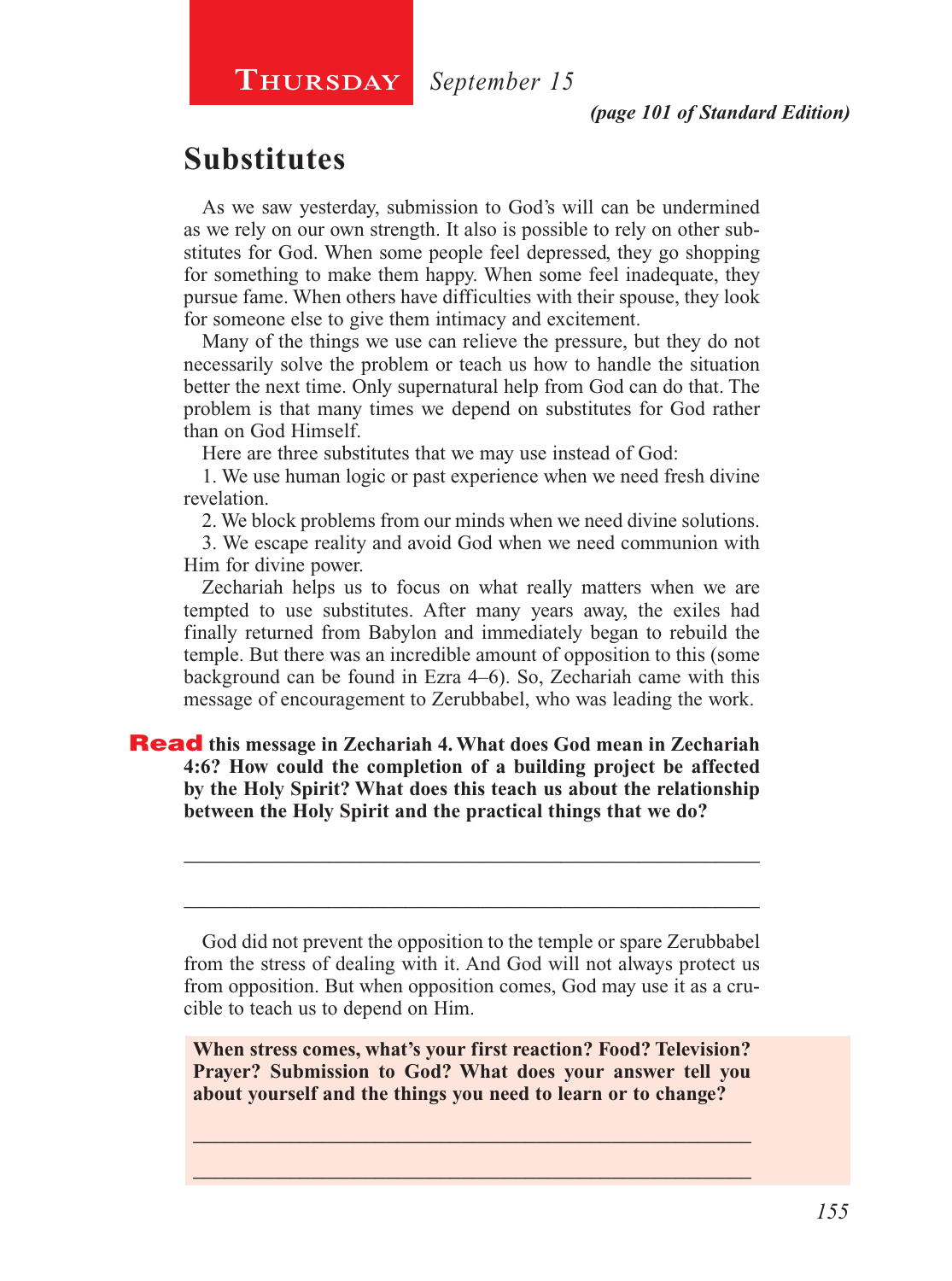**FRIDAY** September 16

### *(page 102 of Standard Edition)*

**Further Thought:** Read Ellen G. White, "Eli and His Sons," pp. 575–580, and "The Presumption of Saul," pp. 616–626, in *Patriarchs and Prophets*.

Submission to God's will comes as we die to our own desires and ambitions. This opens the way for true service to others. We cannot live for God without becoming sacrifices and living in continual openness to God's voice. For us truly to submit our wills to our Father's will, we must recognize the dangers of relying on ourselves and on substitutes for God's Word and power. As submission to God's will is at the heart of a Christlike life, God may allow crucibles to teach us dependence on Him.

"The neglect of Eli is brought plainly before every father and mother in the land. As the result of his unsanctified affection or his unwillingness to do a disagreeable duty, he reaped a harvest of iniquity in his perverse sons. Both the parent who permitted the wickedness and the children who practiced it were guilty before God, and He would accept no sacrifice or offering for their transgression."—Ellen G. White, *Child Guidance*, p. 276.

### Discussion Questions:

Ê **As a class, talk about the incredible condescension of the Son of God in coming to earth as a human being in order to die for our sins. What does this tell each of us about what self-sacrifice and self-denial for the good of others means? Though we certainly can't do anything like what Jesus did, the principle is there and should always be before us. In what ways can we, in our own spheres, emulate the kind of submission and self-sacrifice that Jesus showed us at the cross?**

 $\bullet$  For many people, submitting to God without knowing what **will happen next can be a terrifying thing. How would you counsel people who are relying on themselves rather than God? What would you say to help remove their fears of not knowing—or being able to control—the future?**

 $\bullet$  As a class, spend some time praying for people you know who **have difficulty in submitting to God's will, that they may see that trusting God's will is the only route to a lasting peace. At the same time, what practical things can you do for these people to help them see that they can surrender to God and that His way is the best? In other words, how can God use you to help others know of His love and willingness to provide?**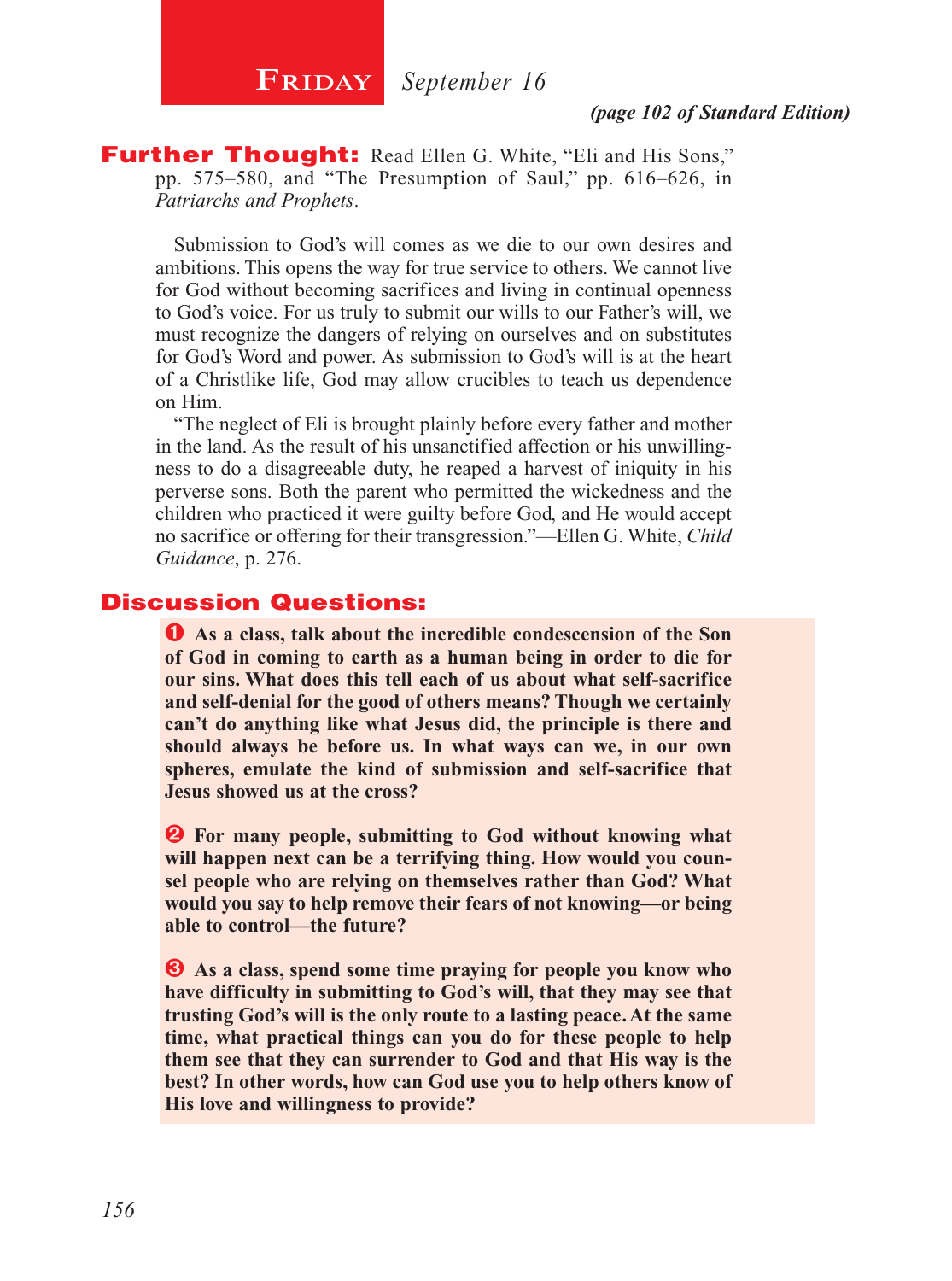# INSIDES*tory*

# Part 12: Father Is Baptized!

### *By* Andrew McChesney

The day of Father's baptism finally arrived, and he arrived with Mother and Junior at Manaus Central Seventh-day Adventist Church, a larger church where the baptism would be held, in Manaus, Brazil. About 400 people were seated in the main sanctuary. Pastor Sergio Alan A. Caxeta, president of the Adventist Church's Central Amazon Conference, whose territory includes Manaus, asked Mother how she felt as she and Junior took a seat on the front row. "We're fine," she said, smiling happily.

The pastor acknowledged feeling uneasy until that very afternoon. Then he had prayed, "Lord, please help me. I'm not sure about my own strength. I want Your peace so I can have the certainty that Your power is here when I baptize Eduardo." After the prayer, all doubt had vanished.

Ricardo Coelho, pastor of the family's Alpha Community Church, led Father to the second floor, where seats were reserved for Alpha's 300 members. Father greeted Dilma Araujos dos Santos and her son Clifferson, who first introduced the family to the Adventist Church, and the others. Then Pastor Ricardo asked Father to return downstairs to don a baptismal gown.

As Father descended the stairs, a man suddenly darted up and rushed toward him. Father turned to look at the man and, as their eyes met, the man's pupils slid up into his head and his eyes went white. Then the man fell down and writhed on the stairs. "I've been ordered to kill him!" he shrieked.

Concealed in a pocket, the man was carrying a small dagger, the type that Father once had used to sacrifice animals at the temple. But before the man could pull out the dagger, Pastor Ricardo and several other men lifted him up and led him to a back room, where they found the weapon.

A short time later, Father waded into the baptismal pool. Alpha church members sang a hymn from the second floor as he went under the water.

Afterward, Pastor Ricardo told the congregation about the attempted attack and invited a physician, Luiz, up to the front to speak. Luiz, who had examined the attacker in the back room, was a frequent guest at the church but had never committed his life to Jesus. "I didn't understand the reality of the great controversy between Christ and Satan until today," he said, his voice shaking. "I saw it right here. Praise the Lord that nothing bad happened. It was God's power." He began to weep. "As a cardiologist, I felt for the attacker's pulse," he said. "I have never seen anything so abnormal. His pulse was too fast. No human could have such a high pulse rate and live."

The experience changed Luiz's life, and he decided to be baptized.

The knife attacker, it turned out, had struggled with satanic possession for some time. The evil spirits left when a pastor gave him Bible studies several months later. Through Father's baptism, at least two souls were led to Jesus.

*Your Thirteenth Sabbath Offering will help open eight churches in the South American Divi*sion. including four in Brazil, where Father (EDUARDO FERREIRA DOS SANTOS) and his family live.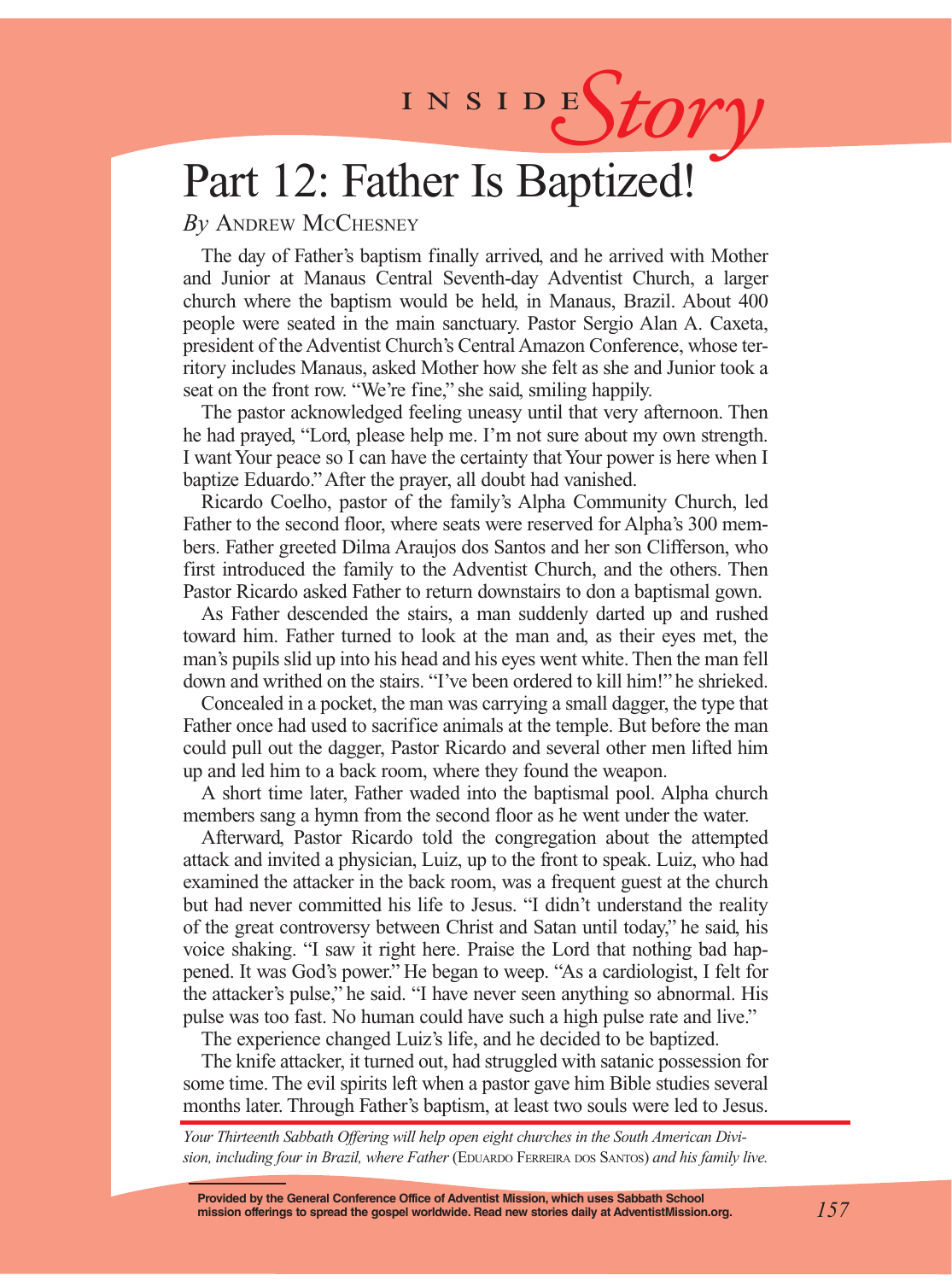### Key Text: *John 12:24*

Study Focus: *1 Sam. 2:12–3:18; 1 Sam. 13:1–14; Zechariah 4; Rom. 12:1, 2; Phil. 2:5–9.*

# *Part I: Overview*

Death is a fascinating element in all religions. In biblical Christianity, death has two connotations. On one hand, death is the result of, and punishment for, sin. On the other hand, our life with God starts with death− death to sin. Only when we experience this death to sin can we fully enjoy life in God's kingdom. Death to sin leads to overcoming and confronting the death that is the result of sin. But both events are possible because of Christ's death for us.

**Lesson Themes:** This week's lesson highlights two major themes.

- 1. Death to sin sets the framework for the indwelling of the Holy Spirit. The Spirit Himself personally implements the transformation of our characters unto the image of Jesus Christ and empowers us to live lives of sacrificial service and obedience to God.
- 2. If we do not experience death to sin, we will continue a life of selfcenteredness and self-service, a life of sin that, in fact, leads to death.

# *Part II: Commentary*

#### **The Tree of the Knowledge of Good and Evil** *(Gen. 2:9, 17)*

Quite a name for a tree! But God designated the tree by this name in the Garden of Eden when He instructed our parents on the preservation of their lives: " 'Of every tree of the garden you may freely eat; but of the tree of the knowledge of good and evil you shall not eat, for in the day that you eat of it you shall surely die' " *(Gen. 2:16, 17, NKJV).*

Two points are important for our present discussion. First, the biblical text does not allude to any poisonous or mind-altering substances contained in the fruit of the forbidden tree. On the contrary, God created all things "good" and "very good"; He did not create anything incomplete, imperfect, bad, or evil *(Gen. 1:21, 31; see also Gen. 2:1–3).* Sin and evil were not present in God's perfect creation, but, rather, "entered the world" through Adam's act *(Rom. 5:12, NKJV).* In addition, during the temptation, the serpent insists that if Eve eats of the forbidden tree, her " 'eyes will be opened' " and she " 'will be like God, knowing good and evil' " *(Gen 3:4, 5, NKJV).* Eve, then, "saw that the tree was good for food, that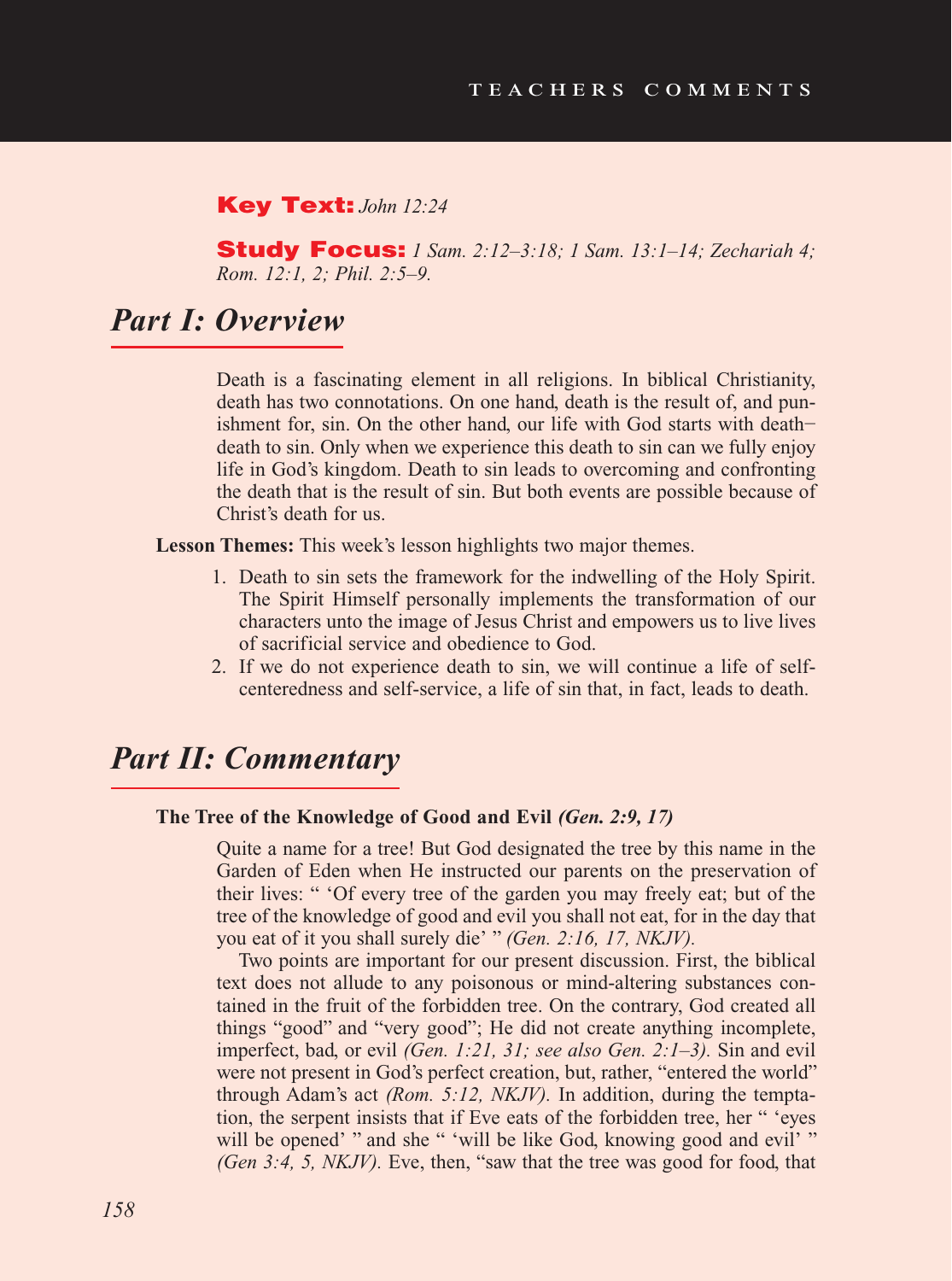it was pleasant to the eyes, and a tree desirable to make one wise," and she ate and served her husband, as well *(Gen. 3:6, NKJV).* The result of the consumption of the forbidden fruit was that "the eyes of both of them were opened, and they knew that they were naked" *(Gen. 3:7, NKJV).* Also, the tree is not named "the tree of knowledge" of God or of knowledge, in general, but "the tree of the knowledge of good and evil," relating it to morality.

Thus, the name of the tree and the narrative of Genesis 2 and 3 indicate that what changed was Adam and Eve's perspective, their view, their attitude, and their relation to God. Their choice was a matter of moral disobedience or rebellion against God. The expression "to know good and evil" in the Bible refers to moral maturity, when a person becomes an adult and autonomous, or a moral judge *(see Deut. 1:39, 2 Sam 14:17, 1 Kings 3:9, Isa. 7:16, Heb. 5:14).* The issue around the tree of the knowledge of good and evil was who was the judge, and who was the source and standard of morality. By forbidding the eating of the fruit of the tree, God established Himself as the ultimate Source of morality on earth in the same way that He was in the universe. By eating from the tree, Eve and Adam decided that they were the source of morality. It is one thing for someone to exercise morality and distinguish between good and evil through the prism of God's revelation *(Deut. 30:14–16, 2 Sam. 14:17, 1 Kings 3:9, Heb 5:14).* But it is another thing to set oneself as the source and standard of morality over against God's revelation and command; to do so is tantamount to declaring oneself God, to rebel against God, and to want to overthrow His throne.

This is exactly what the serpent suggested *(Gen. 3:4, 5)*, and this is exactly what Satan had done in heaven and continues doing on earth *(Isa. 14:13, 14; Ezek. 28:2, 12–17)*. Thus, the serpent suggested to Eve that by eating the forbidden fruit, " 'your eyes will be opened, and you will be like God, knowing good and evil' " *(Gen. 3:5, NKJV).* Being "like God" does not mean to become divine in nature but to be the source of one's own morality, defining what is good and evil. This independence is self-sufficiency and autonomy from God, an act of sedition that constitutes replacing, or substituting, God with ourselves or somebody or something else.

Second, and consequently, eating from the tree of the knowledge of good and evil, rebelling against God and attempting to sit on His throne, leads to death. That is why God immediately warned Adam and Eve that eating from the forbidden tree leads to death *(Gen. 2:17).* God is the only Source of life *(Gen. 2:7; Deut. 30:20; John 1:1–4; John 4:13, 14; John 6:32–35; John 11:25–27; John 15:1–5; Rom. 6:23; Col. 1:16, 17).* For a creature to sit on the throne of God is tantamount to removing himself or herself from the only Source of life, which is the same as consigning oneself to death.

But such death is not an ordinary death. It is a willing separation from God, a decision not to live according to God's government *(1 John 3:4;*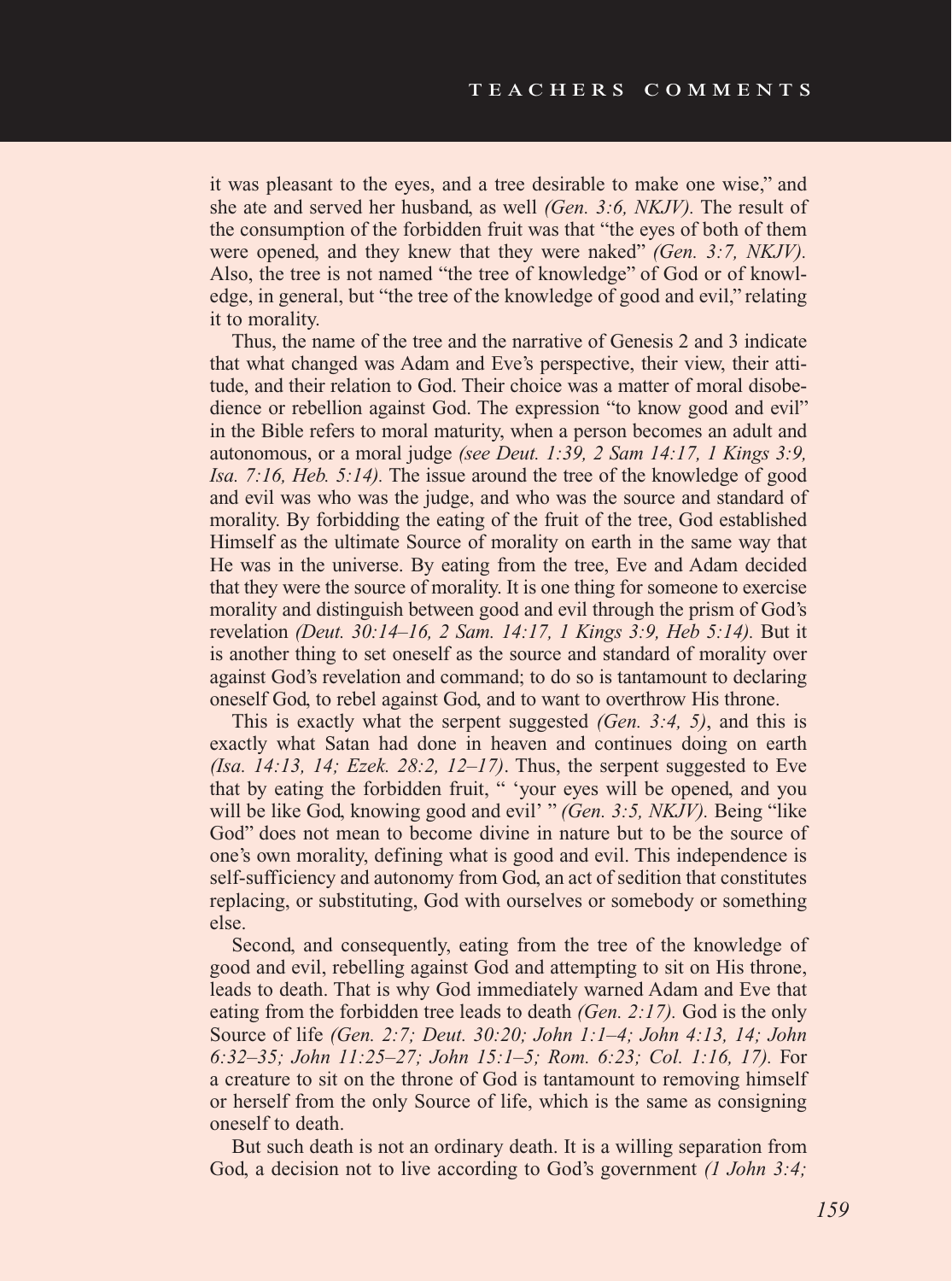*Isa. 14:9, 10, 16; Ezek. 28:2, 9, 16, 17).* This separation is the essence of sin and of death. We do not know what Adam and Eve thought when they heard the word "death," but they surely thought of something grim. But we, after 6,000 years, know all too well that death is a tragedy.

### **Death as the Solution to . . . Death**

Is there a solution to death? Yes! And we know it from the essence of the gospel: "The wages of sin is death, but the gift of God is eternal life in Christ Jesus our Lord" *(Rom. 6:23, NIV).* How, though, do we receive this gift of eternal life? Paradoxically, the gift of eternal life comes with . . . death! Two types of death are indicated here. First, Jesus Christ died in our place and for us; He took our death upon Himself and gave us the hope of eternal life *(John 3:16, Rom. 3:25, Rom. 5:8, 2 Cor. 5:21, 1 Pet. 1:18–20).* Second, our own death is indicated, as well. But this death is not punishment for sin; Jesus died that death in our place. Rather, our death is to sin itself. This death (to sin) is required if we want to enjoy eternal life and God's kingdom. Sin is a controlling power that keeps us separate from God *(Rom. 7:18–20, 23, 24).* To be saved from its power, we need to die to sin and be alive to Jesus and to the Holy Spirit *(Rom. 7:4–6)*! This death is symbolized by baptism *(Rom. 6:1–4)*. Paul presents the most beautiful depiction of this process: "If we have been united together in the likeness of His death, certainly we also shall be in the likeness of His resurrection, knowing this, that our old man was crucified with Him, that the body of sin might be done away with, that we should no longer be slaves of sin. For he who has died has been freed from sin. Now if we died with Christ, we believe that we shall also live with Him, knowing that Christ, having been raised from the dead, dies no more. Death no longer has dominion over Him. For the death that He died, He died to sin once for all; but the life that He lives, He lives to God. Likewise you also, reckon yourselves to be dead indeed to sin, but alive to God in Christ Jesus our Lord" *(Rom. 6:5–11, NKJV).*

By "death to sin" the Bible means exactly what it says. It does not say that we attain to eternal life by literally dying. We are not—and cannot be—paying for our sins with our own deaths. There is no salvific merit in our deaths. The only literal death that counts for our salvation is the death of Jesus Christ on the cross. Neither does the Bible use "death to sin" to communicate an indifference to the world, as in Buddhism, for instance. God created the world perfect for our enjoyment and for us to care for it *(Gen. 1:26–28, Gen. 2:15).* Death to sin, then, means accepting the Lordship of God and the work of the Holy Spirit in our lives and rejecting the control of sin *(Rom. 8:1–11).* We enjoy obeying God and serving Him. We are transformed into the image and mind of Christ, who did not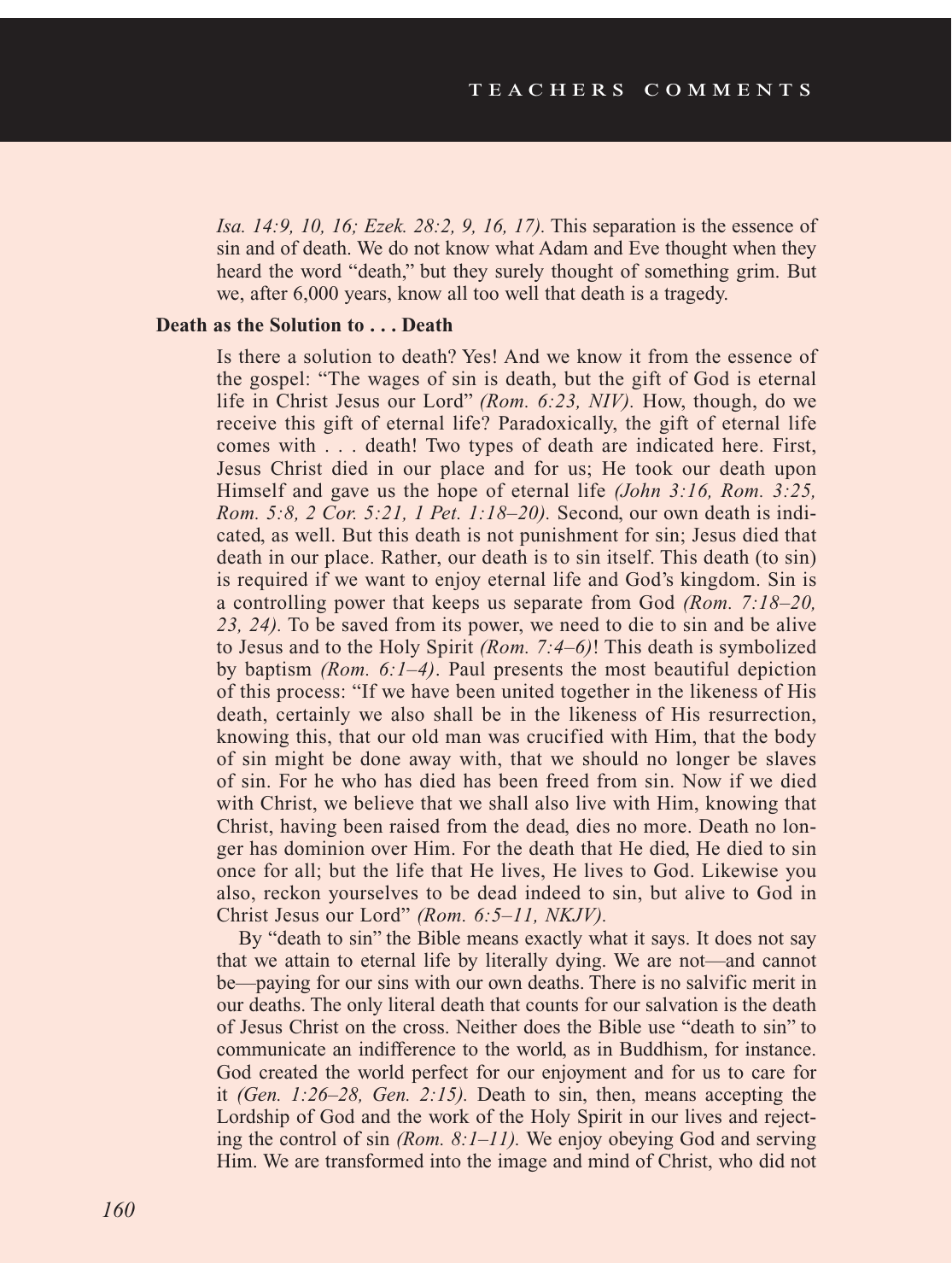consider holding on to power, but stooped down to earth and took our status and our place to save us *(Phil. 2:2–8).*

# *Part III: Life Application*

**1. It is true that we have what we call fundamental rights. But we live in a very complicated world of sin, a world that, more often than not, tends to ignore or trample upon our rights. Read Philippians 2:1–9 again. The incarnation of the Son was the crucible of crucibles! How does Jesus' example help you go through the various crucibles created by sin, even if this means losing your fundamental rights? What is the crucial element for you in this passage that changes your perspective on overcoming the trials of your life?**